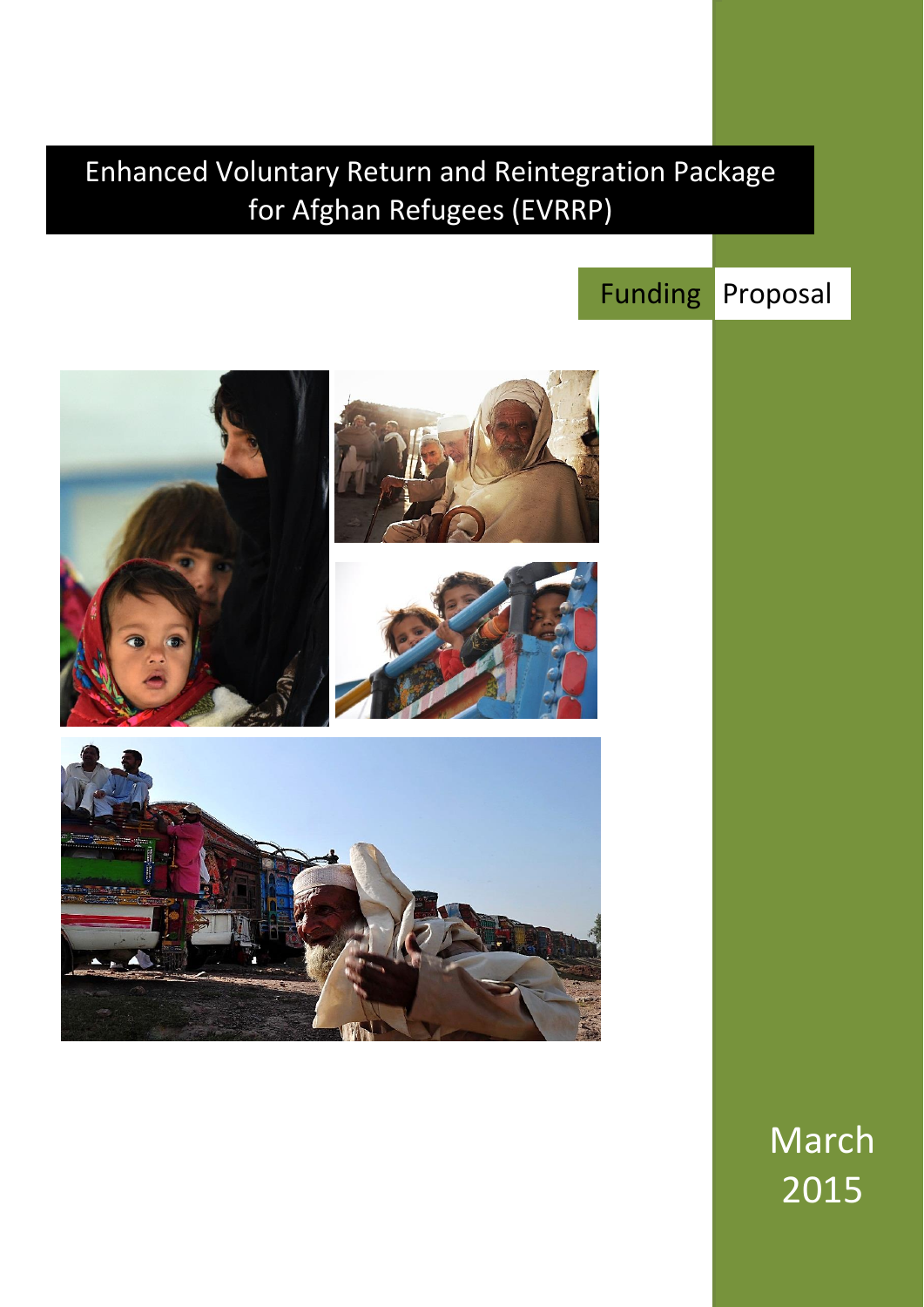#### **1.1.Voluntary Return Trends**

Over the past three decades the voluntary repatriation of Afghans has taken place in waves during moments of change when refugees considered that prospects for peace and stability had improved. These return movements have been overlaid with refugee outflows during the times of conflict. Since 2002, over 5.8 million Afghan refugees have returned home. More than 80 per cent of them (4.7 million) were assisted through the largest voluntary repatriation program in the history of UNHCR. About 3.8 million returned from Pakistan and more than 900,000 from the Islamic Republic of Iran. The majority of these returns took place during the peak period of 2002-2008.

In recent years, the rate of voluntary return has been decreasing significantly, hitting a historical low in 2013 and 2014 with some 39,000 and 17,000 returnees respectively. While many have decided to postpone their decision on return pending a better understanding of the impact of the complex 2014 transition processes in Afghanistan, in general, the majority of Afghan refugees have cited economic concerns and limited absorption capacity (lack of livelihoods, land, shelter and limited access to basic services) in Afghanistan as main obstacles to return and sustainable reintegration. 1

#### **1.2. Demographics of the remaining refugee population**

After more than 35 years of protracted displacement, millions of Afghans still remain outside of their country, constituting over 20 per cent of refugees globally and 40 per cent of the world's protracted refugee population. Pakistan remains the world's top refugee hosting country (1.6 million registered Afghan refugees) while the Islamic Republic of Iran is host to the largest urban refugee population globally (950,000 registered Afghan refugees). In addition, according to estimates, there are over 2 million undocumented Afghans in these two principal host countries.

In Pakistan, children and youth (below 24 years) constitute nearly 70% of the Afghan refugee population, $2$  a fact that underlines the vulnerability of the displaced communities but also points to the significant human capital that these new generations can offer in the context of the future reconstruction efforts in Afghanistan. Since most Afghan refugee households (90%) have moved to Pakistan between the years 1979-1985, the majority of the registered refugee children and youth are second or third generation, born in Pakistan. Many have never visited Afghanistan, lack linkages with their ancestral country of origin and will therefore require strong incentives for return and adequate opportunities for sustainable reintegration.

**.** 

<sup>&</sup>lt;sup>1</sup> The limited absorption capacity is linked to the chronic underdevelopment of the country. Ranking 175 out of 186 countries in the United Nations Human Development Index, Afghanistan continues to be one of the least developed countries in the world. More than one third of the total population lives below the poverty line, 9 million are estimated to be in need of humanitarian aid, an estimated 8 million are food insecure, and more than half of the children under the age of five years are malnourished.

<sup>2</sup> See UNHCR Population Profiling and Verification of Afghan Refugees (PPVR), 2012.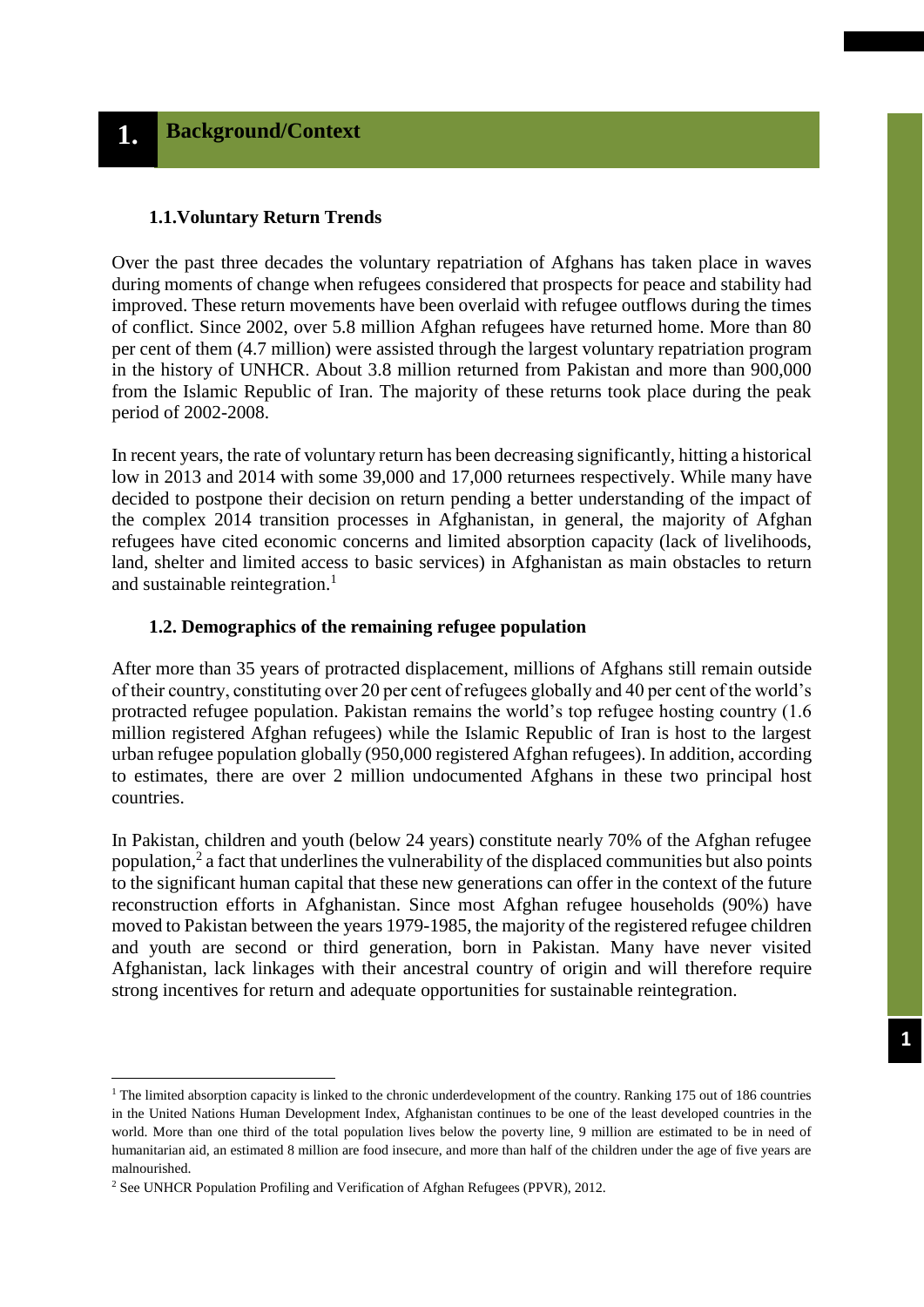## **1.3. Solutions Strategy for Afghan Refugees to Support Voluntary Repatriation, Sustainable Reintegration and Assistance to Host Countries (SSAR)**

The Solutions Strategy for Afghan Refugees (SSAR), developed by the Islamic Republics of Afghanistan, Iran and Pakistan with the support of UNHCR, and endorsed by the international community in 2012, continues to serve as an overarching framework to identify and implement lasting solutions for Afghan refugees in the region, while providing assistance to host communities.

In 2014 portfolios of projects were developed in each country concerned to support the outcomes of the regional SSAR at national levels. Creation of conditions for return and sustainable reintegration are a fundamental component of the implementation of the SSAR in Afghanistan. In the Islamic Republics of Pakistan and Iran, the activities focus on provision of assistance to refugees and their host communities, with a particular focus on building the Afghan refugee human capital in preparation for return and reintegration.

## **1.4. Return assistance provided at present**

Refugees wishing to return to Afghanistan with the assistance of UNHCR must approach UNHCR's Voluntary Repatriation Centres (VRCs) in the country of asylum to register for return and sign a Voluntary Repatriation Form (VRF). Upon return to Afghanistan, returnees are assisted through one of the five Encashment Centres (ECs) where they receive approximately USD 200 per person (USD 1,200 per family of an average size of 6). This return cash assistance consists of a transportation grant (between USD  $30 - 70$ , depending on the distance from the area of departure in the host country to the area of origin in Afghanistan), and a short-term integration grant of USD 150. At the VRCs, returning refugees are briefed on mine awareness, access to legal aid and education procedures in Afghanistan. They can benefit from transit facilities for overnight stay and basic health services. Children under the age of 5 are vaccinated against polio and measles. Based on vulnerability, returnee families may benefit from shelter assistance and other support measures (more than 220,000 vulnerable returnee and IDP families have benefitted from UNHCR's shelter programme). Activities aimed at improving co-existence between returnees and local communities in return areas include rehabilitation and construction of small-scale infrastructure for water, sanitation and hygiene systems. Often, these projects include a cash-for-work component, with opportunities for both returnees and local communities.

While more than 30% of Afghan returnees in 2014 cited the UNHCR assistance package as a pull factor to return, the return cash grant is mostly expended to cover travel expenses and to meet the immediate basic needs upon return, with little funds left to support efforts at selfreliance and sustainable reintegration (access to housing, land or creation of livelihoods). With the economy currently in recession and a limited absorption capacity generally, it is estimated that 40% of returnees are unable to reintegrate effectively and remain in need of long-term assistance.

The ability to access income generation activities and livelihoods remains of primary importance in a country with scarce regular employment opportunities and steeply increasing pressures on the labour market (with an estimated 400,000 new labour market entrants each year.)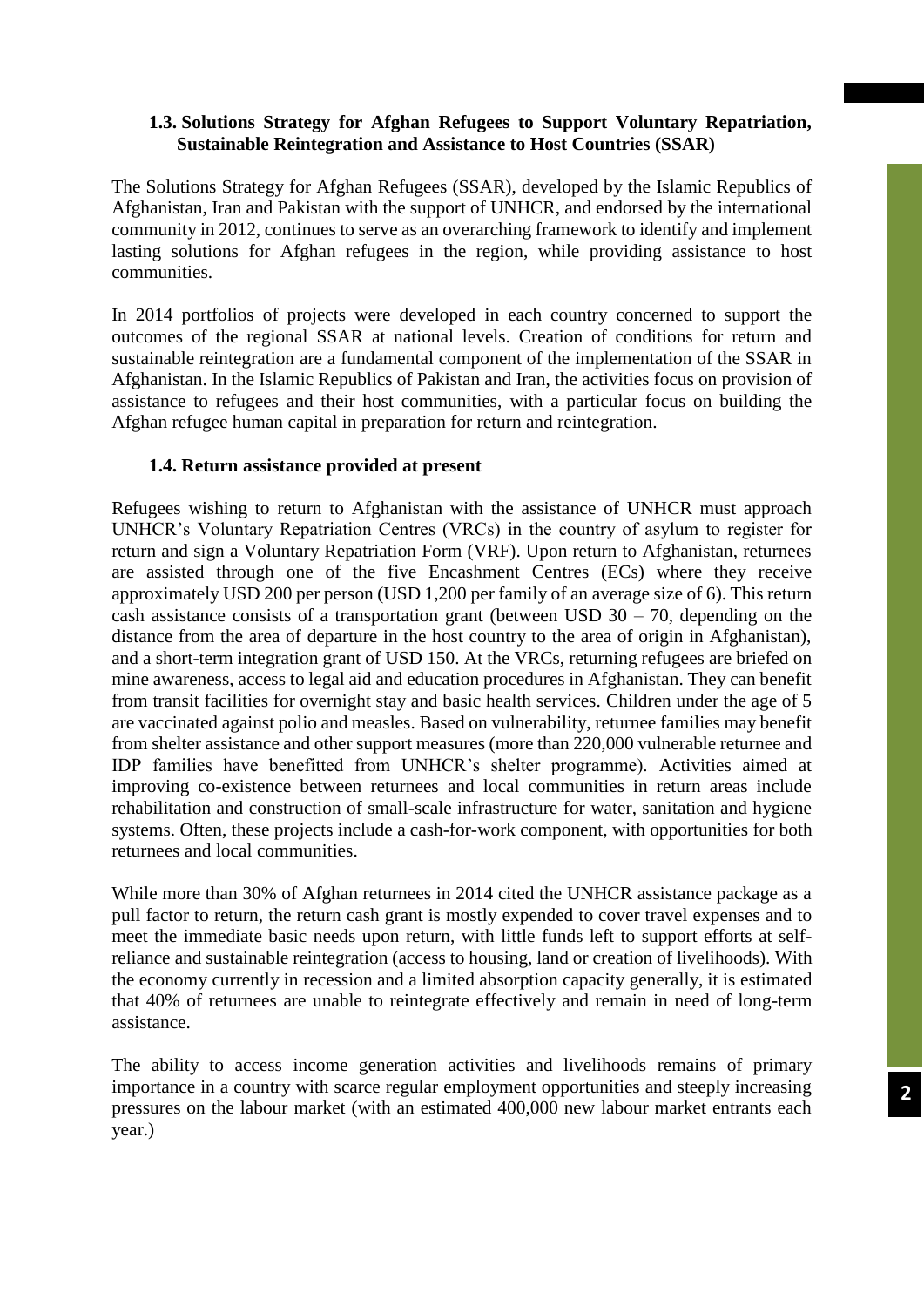# **2. Momentum for Action**

#### **2.1. Developments in Afghanistan**

Following a series of complex transitions in 2014, notably the first democratic handover of power, Afghanistan now enters a new chapter in its history. The security transition and ongoing political consolidation, including the establishment of the National Unity Government and steps taken towards the formation of the new Cabinet, signal positive developments as the country embarks on a path of reconstruction and reconciliation, towards the fulfilment of vision of stability, economic growth, development and self-reliance.

At the London Conference on Afghanistan in December 2014, President Ghani articulated the outline of a comprehensive reform programme and priorities of the new Afghan Government, entitled *"Realizing Self-Reliance: Commitments to Reform and Renewed Partnership"*. While a detailed reform implementation strategy is expected to be devised at the upcoming Senior Officials Meeting in Kabul in mid-2015, immediate reforms are being introduced to address priorities in seven critical areas:

(i) security and political stability; (ii) tackling corruption; (iii) better governance; (iv) restoring fiscal sustainability; (v) reforming development planning and management; (vi) bolstering private sector confidence and creating jobs; and (vii) ensuring citizen's development and human rights. The latter priority area highlights the need for a comprehensive approach to improving the wellbeing of refugees and IDPs within a framework of a



solutions oriented national refugee and repatriation policy.

The final Communique of the London Conference on Afghanistan entitled *"Afghanistan and International Community: Commitments to Reforms and Renewed Partnership"* acknowledged the assistance provided by the Islamic Republics of Iran and Pakistan in hosting millions of Afghans over the years, as well as the impact on their economies, and called on the international community to provide further support to voluntary return and reintegration of Afghans in their homeland. This call echoed previous appeals made at international conferences on Afghanistan (Kabul Process), including the Tokyo Declaration adopted in July 2012.

#### **2.2. Developments in host countries**

The two principal host countries of Afghan refugees – Islamic Republics of Pakistan and Iran – have continued to honour the letter and spirit of the Solutions Strategy for Afghan Refugees (SSAR) by upholding temporary asylum space and providing refugees with access to basic services, such as healthcare and education, and livelihood opportunities. Yet, the protracted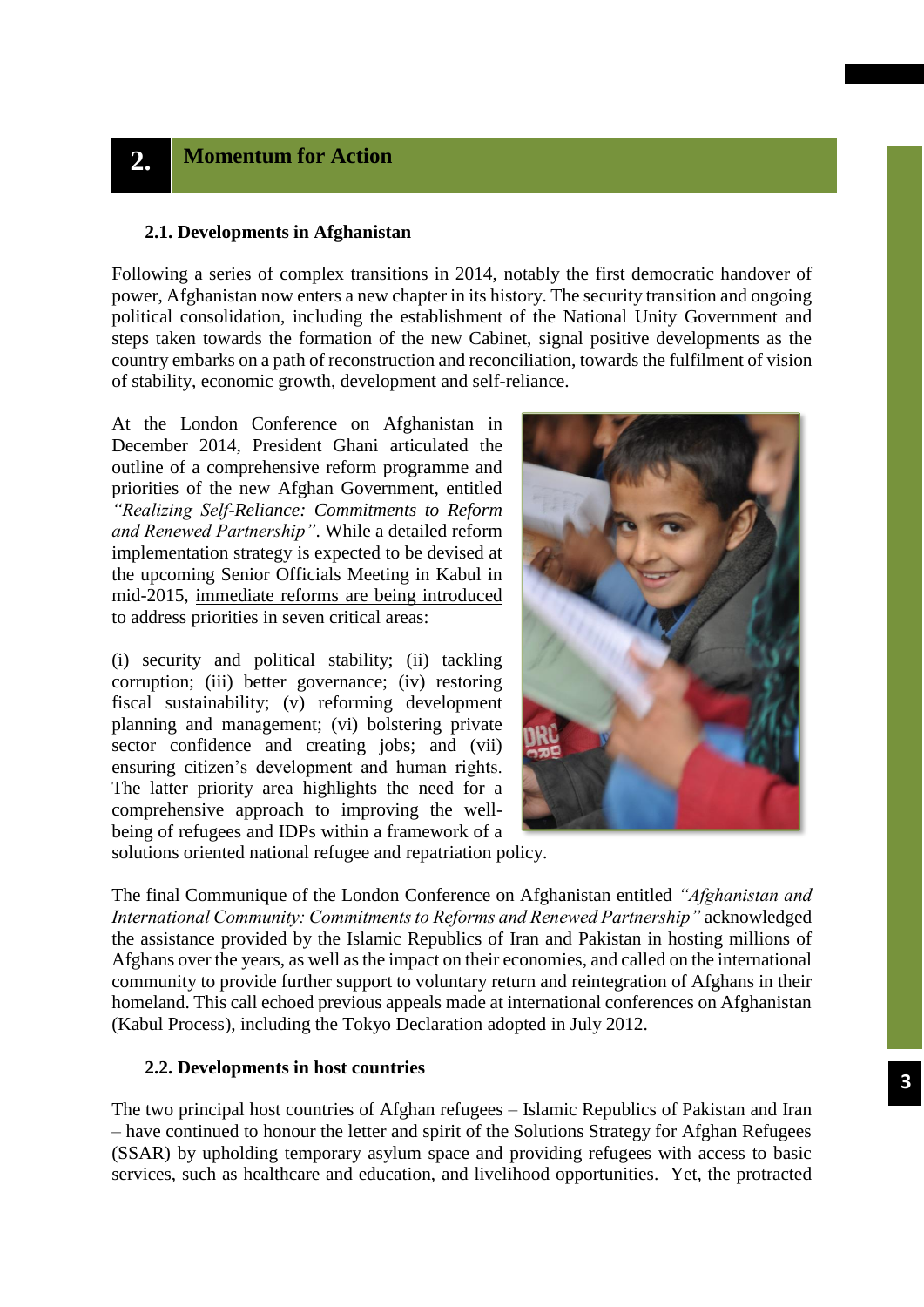nature of Afghan displacement and the associated burden on host communities, coupled with dwindling donor support in the context of competing global humanitarian crises, have created a sense of asylum fatigue in the host countries. As such, and in view of the positive developments towards consolidation in Afghanistan, it is increasingly important to acknowledge the immeasurable support provided by host countries to Afghan refugees for nearly four decades, including by addressing their legitimate expectations to see increased voluntary return trends in the near future.

Furthermore, the challenging economic conditions and limited livelihood opportunities in the sub-region, as well as the national security imperatives and impending expiration of the Tripartite Agreement on Voluntary Repatriation and of the validity of PoR cards in Pakistan in December 2015, have created a sense of uncertainty among Afghan refugees, in some cases leading to spontaneous "unprepared" returns. It has been long and unanimously acknowledged by the international community that sustainable return and reintegration of Afghan refugees is key to future stability and security of Afghanistan and the sub-region. On the contrary, unprepared returns without adequate prospects for full and effective reintegration can trigger further displacement, constitute a disproportionate burden on local communities with meagre resources, induce tensions and prompt resort to negative coping strategies, including radicalization of the dispossessed people, particularly the youth.

#### **Rationale & Objectives of the Enhanced Voluntary Return and Reintegration Package (EVRRP) 3.**

The positive developments in Afghanistan offer an unprecedented impetus to further advance the pursuit of solutions for Afghan refugees and support the fulfilment of the aspirations of Afghans outside the country to exercise their legitimate "right to return" and take active part in the rebuilding and reconciliation processes in their homeland.

At the same time, the potential increase in voluntary repatriation trends will need to be accompanied by comprehensive reintegration efforts underpinned by robust development initiatives to ensure sustainability of returns. While full and effective reintegration will be a gradual and challenging endeavour, linked to Afghanistan's overall absorption capacity, the new Government of National Unity has taken the ownership of the process and initiated important steps, including bilateral discussions on the subject with the Government of Pakistan – host to the world's largest protracted refugee population, and the Government of the Islamic Republic of Iran.

2015 as a landmark year in Afghanistan and the sub-region thus presents a unique window of opportunity to make meaningful progress on lasting solutions for Afghan refugees. The Enhanced Voluntary Return and Reintegration Package (EVRRP) is a unique and innovative approach to complement this solutions endeavour. In addition to sending a message of support to the Afghan people, the support of the international community for the EVRRP is an important demonstration of solidarity and burden-sharing with the neighbouring countries that have hosted Afghan refugees for several decades.

The EVRRP was developed after a thorough analysis of the lessons learned and experiences gained over the past decade of supporting return and reintegration of more than 5 million Afghan refugees.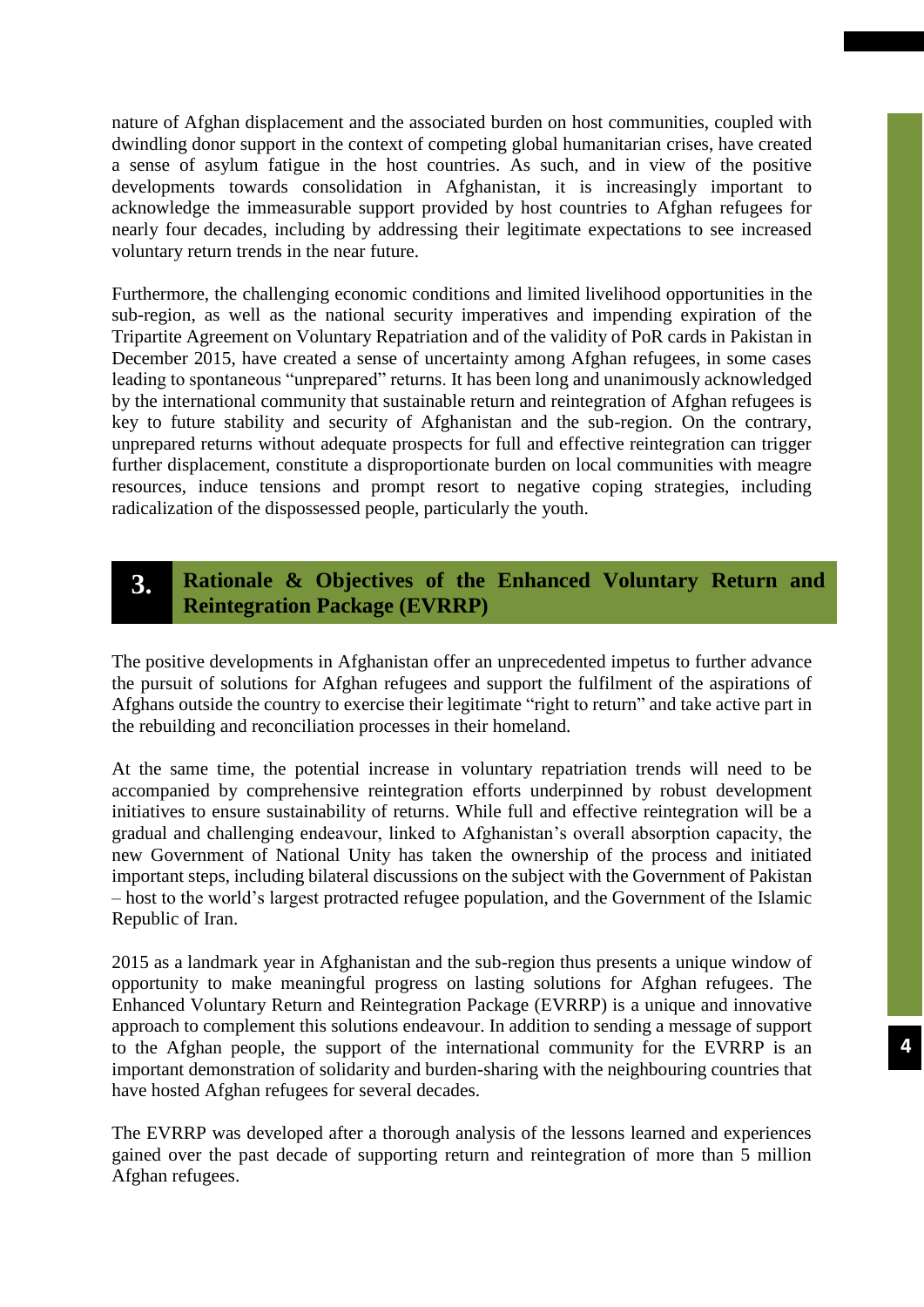## **3.1. Objectives of the EVRRP**

Complementary to the broader efforts of the Government of Afghanistan to create incentives for return and conditions conducive for sustainable reintegration, the EVRRP introduces an enhanced **multi-purpose cash grant** which will help to:

- **Incentivize return and anchor returnees by strengthening their coping mechanisms throughout the initial return period and kick-starting their reintegration process.** Empowered beneficiaries will have the needed flexibility to prioritize and self-direct the received financial assistance according to their individual needs, whether in rural or urban areas, i.e. to access basic services (land, housing, education, health), and/or in support of self-reliance upon return (business start-up, small entrepreneurial activities, purchase of productive/livelihood assets, etc.);
- **Bring subsequent dividends for local economies and communities by injecting the received assistance into local markets**. This can further facilitate greater interactions between returnees and local communities, increase economic ties and social cohesion and reduce tensions, especially during the early stages of return often marked by competition over meagre resources;
- **Mitigate the negative consequences of unprepared return** and support the efforts of the Government of Afghanistan to ensure **organized and phased return, in view of the current constraints on the absorption capacity**.

## **3.2. Proposal for EVRRP – a one year Pilot**

## **Initial Target Population:**

16,600 families (of an average size of 6) or **100,000 individuals**

## **Composition of the EVRRP:**

It is proposed to complement the currently provided return cash grant of USD 200 per individual/average of USD 1,200 per family (average size of 6) with the inclusion of an

**additional long-term reintegration component of USD 3,000 irrespective of the family size.**

## **Instalments:**

It is proposed that the EVRRP is disbursed in three installments:

- 1<sup>st</sup> installment (return grant) of USD 200 per individual payable immediately upon return to cover the essential needs;
- $\bullet$  2<sup>nd</sup> installment of USD 1,500 to cover the mid-term needs 3 months upon arrival;
- $\bullet$  3<sup>rd</sup> installment of USD 1,500 payable 3 months after the receipt of the 2<sup>nd</sup> installment;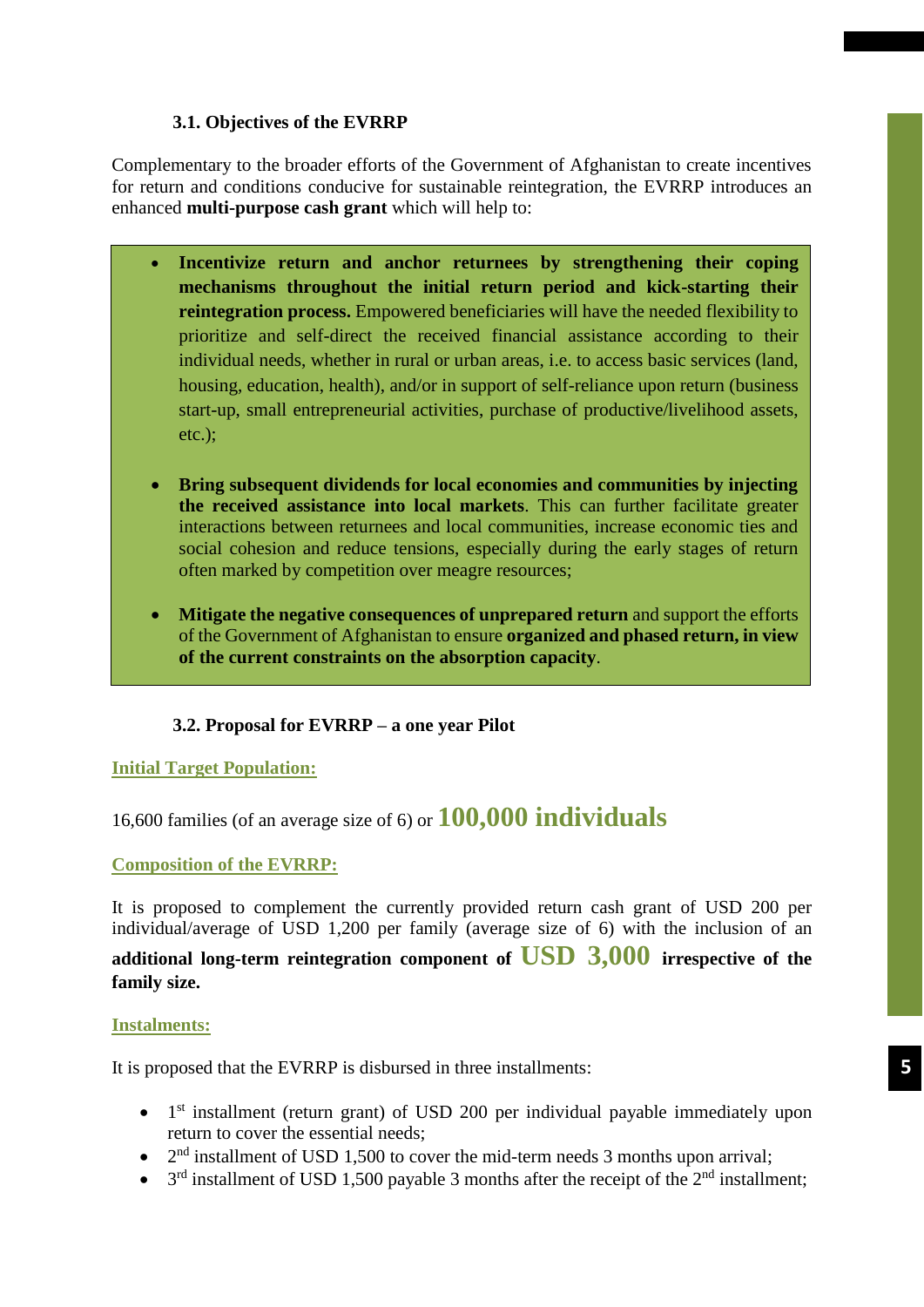## **Resource requirements:**

## Total of max USD 5,000 per family x 16,600 families  $=$  **USD 83 million**

## **Transfer Modalities:**

The first instalment will be disbursed at one of the five encashment centres. The second and third instalments will be payable through the M-Paisa technology which allows Roshan (a mobile phone operator) customers to send and receive payments and manage their bank accounts on users' mobile phones. This method enables users to make person-to-person money transfers, disburse and repay microfinance loans, disburse and receive salaries, pay bills, and receive money from abroad via Western Union.

The service facilitates the transfer of funds using a mobile phone through Short Message Service (SMS) and an Interactive Voice Response (IVR) system. The IVR based menu, an important feature in Afghanistan where 70% of the population is illiterate, is available to customers in Dari, Pashto and English. M-Paisa is powered by Roshan's robust mobile network, which spans across 240 cities and towns in all of Afghanistan's 34 provinces.<sup>3</sup>

#### **Monitoring:**

1

The EVRRP beneficiaries will be monitored as part of UNHCR's larger refugee returnee monitoring system. To avoid fraud and/or the abuse of the reintegration package, UNHCR and/or a partner will maintain contact with beneficiaries to ensure that the assistance has been received and to verify the location of the returnee family after the first and second instalment. Approximately three months following the third and last instalment of cash assistance, UNHCR will carry out a home visit for returnee families participating in the return monitoring programme and conduct an assessment of the impact.

# **4 Resource Mobilization .**

Within the framework of the Joint Resource Mobilization Strategy, adopted by the Quadripartite Steering Committee in 2013 to support the implementation of the Solutions Strategy for Afghan Refugees, the concerned Governments and UNHCR will approach nontraditional and traditional donors to secure funding for the Enhanced Return and Reintegration Package. Donor briefings and stakeholder events may be organized to achieve this objective. Engagement of the GCC donors will be pro-actively explored as a first step in this joint resource mobilization process.<sup>4</sup>

The Tripartite Commission frameworks, as well as the Quadripartite Steering Committee meeting held in May 2015 have served as platforms for further nuancing the contours of EVRRP and resource mobilization modalities.

<sup>3</sup> Further details on the technology can be found on Roshan's website[: http://www.roshan.af/Roshan/M-Paisa.aspx](http://www.roshan.af/Roshan/M-Paisa.aspx)

<sup>&</sup>lt;sup>4</sup> The final declaration of the 2012 OIC international ministerial conference on "Refugees in the Muslim World" endorsed the Solutions Strategy for Afghan Refugees and "called for its effective implementation, through enhanced international cooperation, to promote voluntary repatriation and sustainable reintegration of Afghan refugees in safety and dignity, in order to resolve one of the largest and longest protracted refugee situations in the world."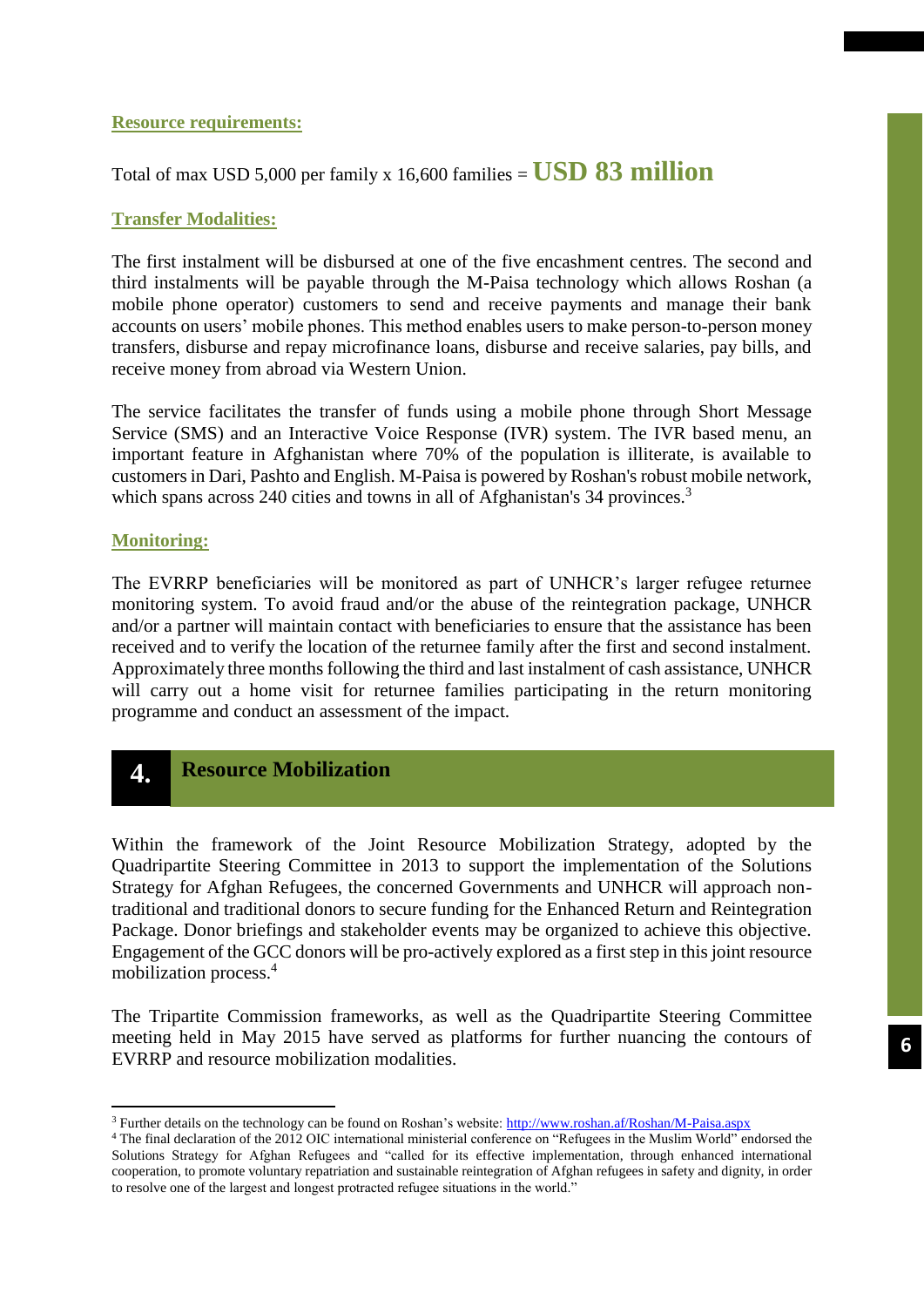## **5. Linking EVRRP with development initiatives in Afghanistan**

While the provision of EVRRP can help to incentivize voluntary return and support its recipients to cope during the initial stages of the return and reintegration process, the package is only complementary to broader efforts of the Government of Afghanistan aimed at creating long- term incentives for durable return and conditions conducive for sustainable reintegration by bolstering the country's absorption capacity. To meet this objective, it is crucial to ensure that the new reform agenda and Afghanistan's social and development priorities take into account the needs of returnees and Afghans still outside of the country early on throughout the critical transformation period.

In his inaugural speech, President Ghani highlighted balanced development across the country inclusive of all segments of the society, and good governance, as essential pre-requisites for ending the "national refugee problem", noting that unless all refugees return home, Afghanistan will not be a fully-fledged country. He further committed to bringing these vulnerable groups, including women and youth, to the forefront of the country's political, economic and social

agenda. As he further alluded in his closing remarks at the London Conference, the broader political, institutional and economic reforms will include targeted measures aimed at enhanced service delivery, re-calibrating the approach to development planning and prioritizing youth empowerment. The envisaged establishment of the National



Migration Management Board under the auspices of the President himself, is yet another highlevel demonstration of the importance attached to the issue of refugee returns by the Government of Afghanistan.

Against this background, the Government of Afghanistan, with the support of the international community, can help to translate this vision into action by facilitating the inclusion of returnees into development planning and programming at local, provincial and national/sector levels, inter alia, by: